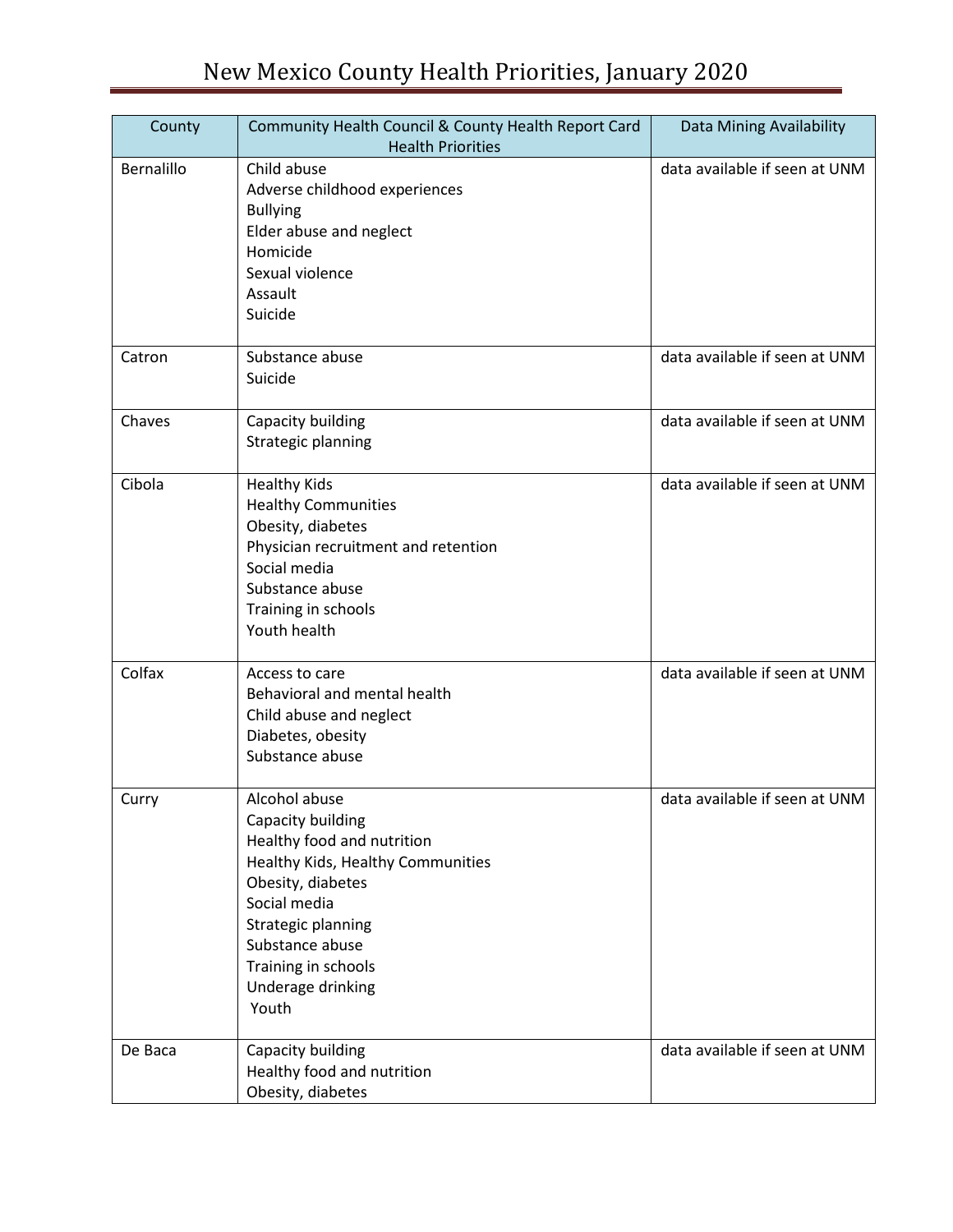## New Mexico County Health Priorities, January 2020

|           | Strategic planning                                                                                                                                                                                                                                                                                                                                                                             |                               |
|-----------|------------------------------------------------------------------------------------------------------------------------------------------------------------------------------------------------------------------------------------------------------------------------------------------------------------------------------------------------------------------------------------------------|-------------------------------|
| Dona Ana  | Physician recruitment and retention<br>Strategic planning                                                                                                                                                                                                                                                                                                                                      | data available if seen at UNM |
| Eddy      | Capacity building                                                                                                                                                                                                                                                                                                                                                                              | data available if seen at UNM |
| Grant     | Mental and behavioral health                                                                                                                                                                                                                                                                                                                                                                   | data available if seen at UNM |
| Guadalupe | Behavioral and mental health<br>Diabetes, obesity<br>Substance abuse<br>Youth                                                                                                                                                                                                                                                                                                                  | data available if seen at UNM |
| Harding   | Access to care<br>Transportation<br><b>Veterans services</b>                                                                                                                                                                                                                                                                                                                                   | data available if seen at UNM |
| Hidalgo   | Healthy food and nutrition<br>Suicide<br>Underage drinking                                                                                                                                                                                                                                                                                                                                     | data available if seen at UNM |
| Lea       | Alcohol abuse<br>Sexual violence/assault<br>Capacity building<br>Social media<br>Impact of race, social and economic<br>Strategic planning, injustice on population health Suicide<br>Mental & behavioral health<br>Training in schools<br>Obesity, diabetes<br>Underage drinking                                                                                                              | data available if seen at UNM |
| Lincoln   | Alcohol abuse<br>Capacity building<br>Child abuse, adverse childhood experiences, bullying<br>Elder abuse and neglect<br>Food access<br>Healthy food and nutrition<br><b>Healthy Kids</b><br><b>Healthy Communities</b><br>Impact of race, social and economic injustice on<br>population health<br>Mental & behavioral health<br>Obesity, diabetes<br>Sexual violence/assault<br>Social media | data available if seen at UNM |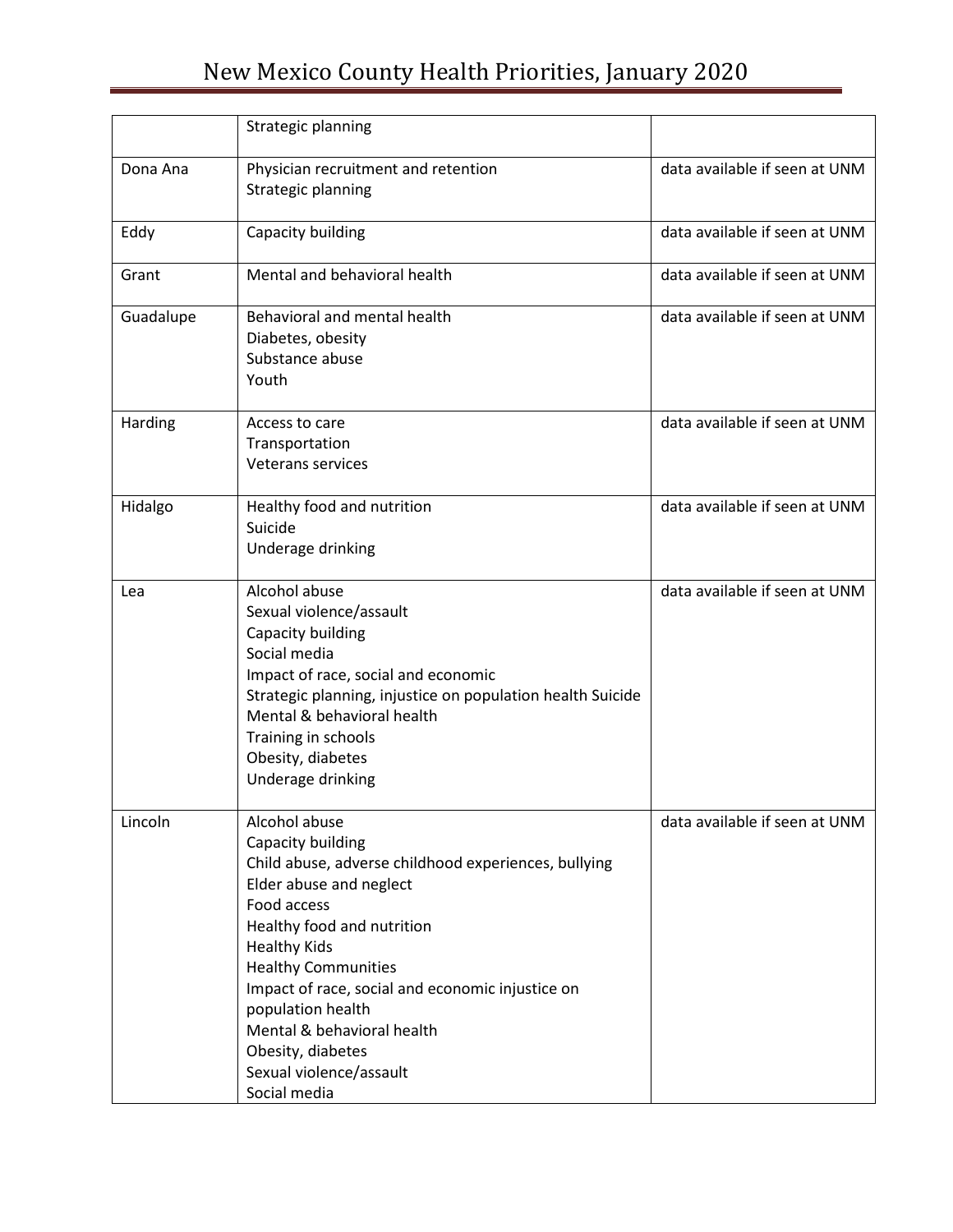| Los Alamos | Strategic planning<br>Substance abuse<br>Training in schools<br>Youth<br><b>Healthy families</b><br>Individuals at risk                                                                       | data available if seen at UNM |
|------------|-----------------------------------------------------------------------------------------------------------------------------------------------------------------------------------------------|-------------------------------|
|            | Older adults<br>People in crisis<br>Youth                                                                                                                                                     |                               |
| Luna       | Healthy food and nutrition<br>Substance abuse                                                                                                                                                 | data available if seen at UNM |
| McKinley   | Impact of race, social and economic injustice on<br>population health<br>Mental and behavioral health<br>Substance abuse                                                                      | data available if seen at UNM |
| Mora       | Alcohol abuse<br>Substance abuse<br>Underage drinking                                                                                                                                         | data available if seen at UNM |
| Otero      | Healthy food and nutrition<br>Mental and behavioral health<br>Substance abuse                                                                                                                 | data available if seen at UNM |
| Quay       | Alcohol abuse<br>Capacity building<br>Food access<br>Healthy food and nutrition<br>Obesity, diabetes<br>Social media<br>Strategic planning<br>Substance abuse<br>Training in schools<br>Youth | data available if seen at UNM |
| Rio Arriba | Access to care<br><b>Diabetes</b><br>Economic development<br>Individuals at risk<br>Respiratory illnesses<br>Stroke<br>Substance abuse<br><b>Transportation Violence</b>                      | data available if seen at UNM |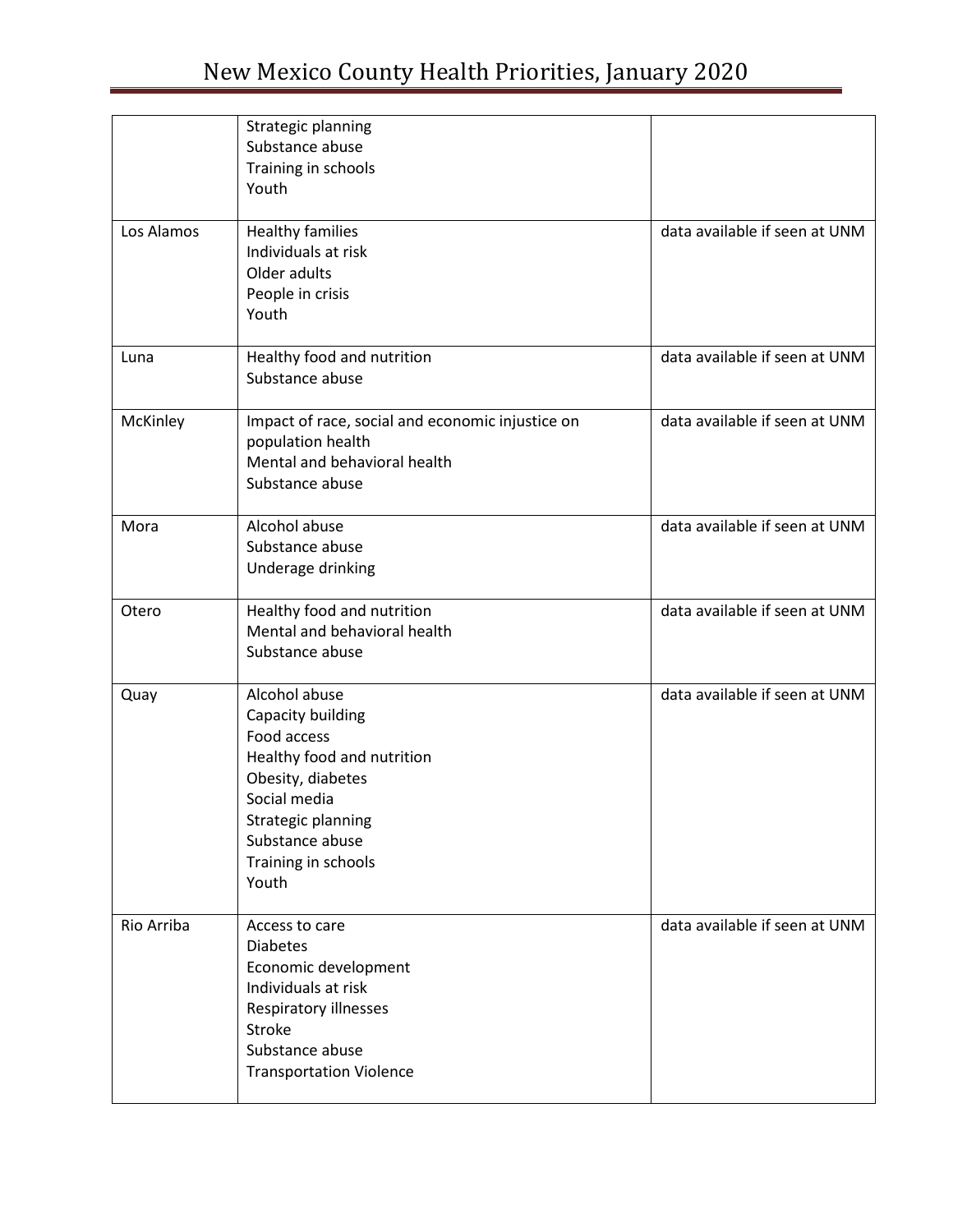| Roosevelt  | Capacity building                                    | data available if seen at UNM |
|------------|------------------------------------------------------|-------------------------------|
|            | Child abuse, adverse childhood experiences, bullying |                               |
|            | Food access                                          |                               |
|            | Healthy food and nutrition                           |                               |
|            | <b>Healthy Kids</b>                                  |                               |
|            |                                                      |                               |
|            | <b>Healthy Communities</b>                           |                               |
|            | Obesity, diabetes                                    |                               |
|            | Social media                                         |                               |
|            | Strategic planning                                   |                               |
|            | Training in schools                                  |                               |
|            | Youth                                                |                               |
| San Juan   | Food access                                          | data available if seen at UNM |
|            | Youth                                                |                               |
| San Miguel | Access to care                                       | data available if seen at UNM |
|            | Diabetes, obesity                                    |                               |
|            | Substance abuse                                      |                               |
|            | Teen pregnancy                                       |                               |
|            | Violence                                             |                               |
|            |                                                      |                               |
| Sandoval   | Obesity, diabetes                                    | data available if seen at UNM |
|            | Social media                                         |                               |
|            | Youth                                                |                               |
|            |                                                      |                               |
| Santa Fe   | Behavioral and mental health                         | data available if seen at UNM |
|            | Low birth weight babies                              |                               |
|            | Older adults                                         |                               |
|            |                                                      |                               |
| Sierra     | Capacity building                                    | data available if seen at UNM |
|            | Mental and behavioral health                         |                               |
|            | Suicide                                              |                               |
|            |                                                      |                               |
| Socorro    | Healthy food and nutrition                           | data available if seen at UNM |
|            | Substance abuse                                      |                               |
| Taos       | Access to care                                       | data available if seen at UNM |
|            | Alcohol abuse                                        |                               |
|            | Behavioral and mental health                         |                               |
|            | Food sovereignty                                     |                               |
|            | Health education and wellness                        |                               |
|            | Homelessness                                         |                               |
|            | Poverty                                              |                               |
|            | Suicide prevention                                   |                               |
|            |                                                      |                               |
| Torrance   | Healthy food and nutrition                           | data available if seen at UNM |
|            | Mental and behavioral health                         |                               |